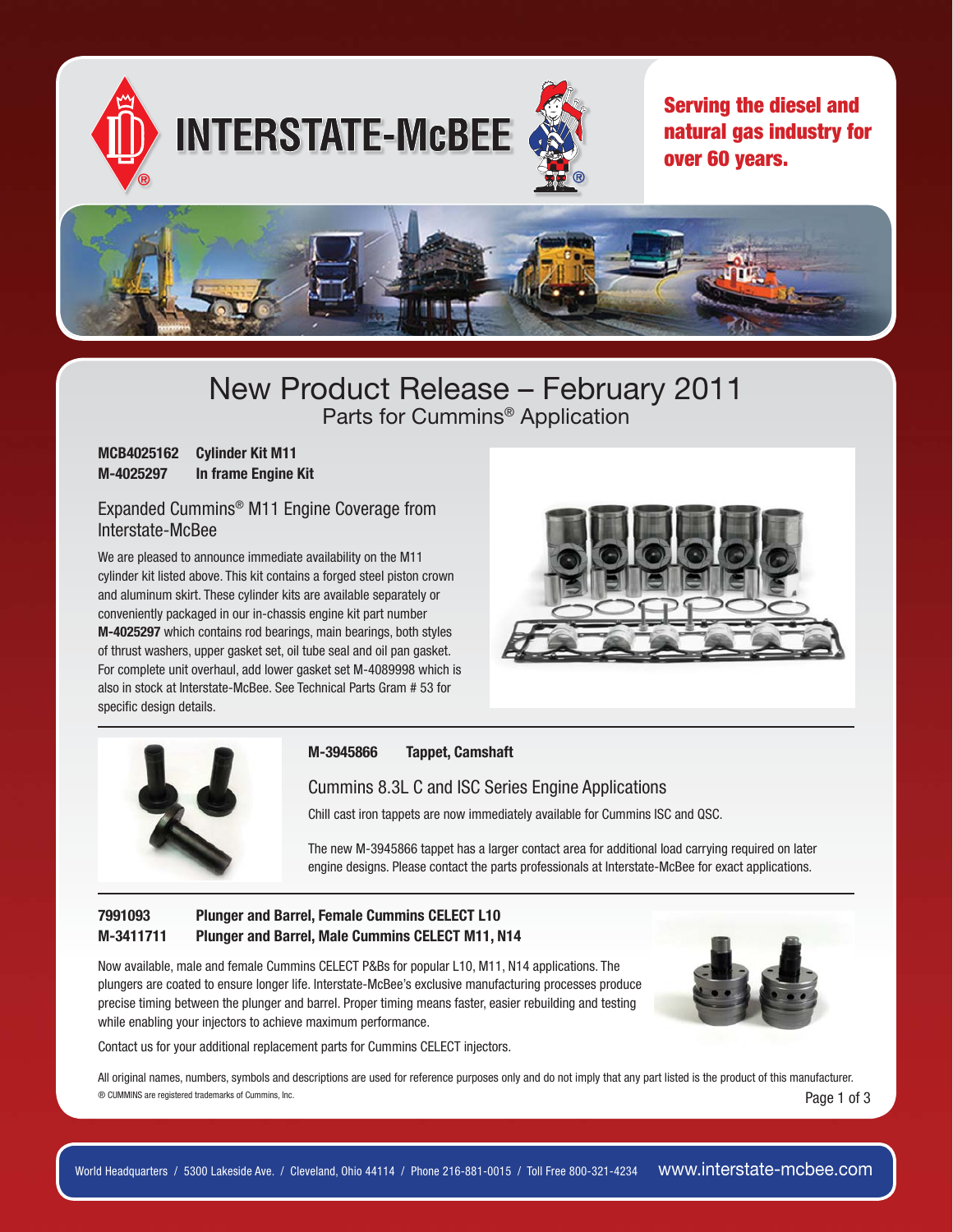

# New Product Release – February 2011 Parts for Navistar® Application



#### **M-1885598C91 Cylinder Head Gasket Set**

New Upper Set for Navistar® 466E / 570E MY2004 from Interstate-McBee

The set above is used on the 466E & 570E model year 2004 Navistar® engines which utilize a four valve per cylinder type cylinder head in conjunction with an EGR system. The M-1885898C91 includes the injector seal rings and nose gaskets as well as the parts necessary for the high pressure oil lines and turbocharger mounting. Look for more additions coming soon for this popular medium duty engine range here at Interstate-McBee. Listed for reference to the right are the other modular sets already available for this engine platform.

- **M-1842624C92** Injector Installation Kit This kit contains the upper injector body and lower injector body seal ring as well as the injector nose gasket for the HEUI phase two fuel system.
- **M-1842626C95** High Pressure Oil Rail Seal Kit This kit contains the o-ring seals and all three sizes of backup ring seals for proper oil rail installation. The contents of this kit are one use only items and need to be replaced anytime the high pressure oil rail is removed.
- **M-1842623C93** Turbocharger Mounting Kit This kit contains the o-ring seals, four stud nuts and the turbo mounting gasket for complete unit replacement.

 $\circ$  IHC/NAVISTAR is a registered trademark of the IHC/NAVISTAR Engine Company. All original names, numbers, symbols and descriptions are used for reference purposes only and do not imply that any part listed is the product of this manufacturer.